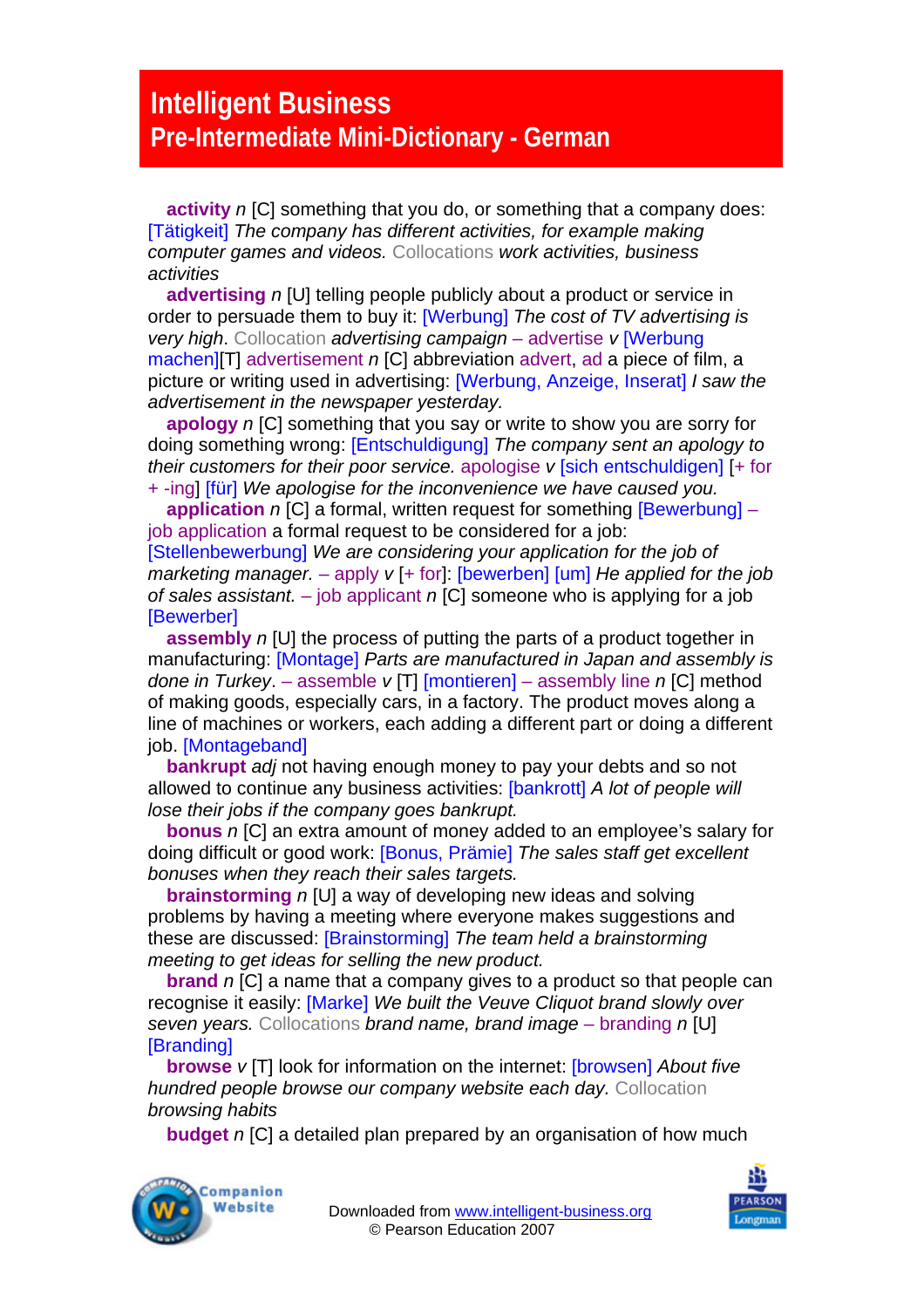money it will receive, how much it intends to spend and how it will spend the money: [Budget] *The department has a budget of \$4 million to spend on research*. Collocation *a tight budget* – budget *v* [I, T] [budgetieren]

**business plan** *n* [C] a document produced by a new company giving details of expected sales and costs, how the company can be financed and why it can expect to make money: [Geschäftsplan] *The bank needs to see a business plan before it will provide money for the start-up.* 

**candidate** *n* [C] someone that a company is considering for a job: [Kandidat] *We are interviewing the candidates on Friday.* 

**capacity** *n* [U] the amount of something that a factory can produce:

[Kapazität] *Our production capacity has increased with the new technology*.

**capital** *n* [singular, U] money used to start a business: [Kapital] *You'll need more capital if you want the business to succeed.* 

**career** *n* [C] a profession or job you have trained for and intend to do for your working life, and which offers the chance to improve your status and salary: [Beruf, Karriere] *I'm hoping to have a career in law.* Collocations *careers advisor, careers advisory service, change careers* 

**challenge** *n* [C] something difficult that you feel determined to solve or achieve: [Herausforderung] *The challenge for the company is how to pay its \$3 billion debt.* 

**claim** *n* [C] request for payment for damage, injury, theft, etc. for which you are insured: [Schadenforderung] *If you want to make an insurance claim, you must fill out this form.* – claim *v* [T] [+ on] [Anspruch geltend machen] *He claimed for the damage on his car insurance.* 

**company** *n* [C] an organisation that makes or sells goods or services in order to make money: [Unternehmen] *He works for a software company.* 

**competition** *n* [U] a situation in which businesses are trying to be more successful than others by selling more goods and services and making more profit: [Konkurrenz] *There is strong competition between the two companies.* – compete *v* [I] [konkurrieren] – competitor *n* [C] [Konkurrent] – competitive *adj* [konkurrenzbetont, wettbewerbsfähig, Wettbewerbs-]

**complaint** *n* [C] a written or spoken statement by someone saying that they are unhappy about something: [Beschwerde, Reklamation] *Our sales assistants are trained to deal with customer complaints in a friendly manner.* – complain *v* [sich beschweren] [+ about] [über] *Many customers have complained about late delivery.* 

**component** *n* [U] one part used in making a machine, vehicle, etc.: [Bauteil] *The company supplies electrical components to the car industry.*  Synonym part *n* [C] **[Teil]** 

**consumer** *n* [C] a person who buys goods, products or services for their own use, not for business or to re-sell: [Konsument] *Consumers are demanding more choice and variety.* 

**contact** *n* [C] a person you know who may be able to help or advise you because of the work they do: [Kontakt] *He has a lot of contacts in the film industry.* 

**cost 1** *n* [C, U] the amount of money that you have to pay to buy or produce something: [Kosten] *The cost of land in the city centre is very high*. **2** costs [plural] the money that a business must regularly spend in order to



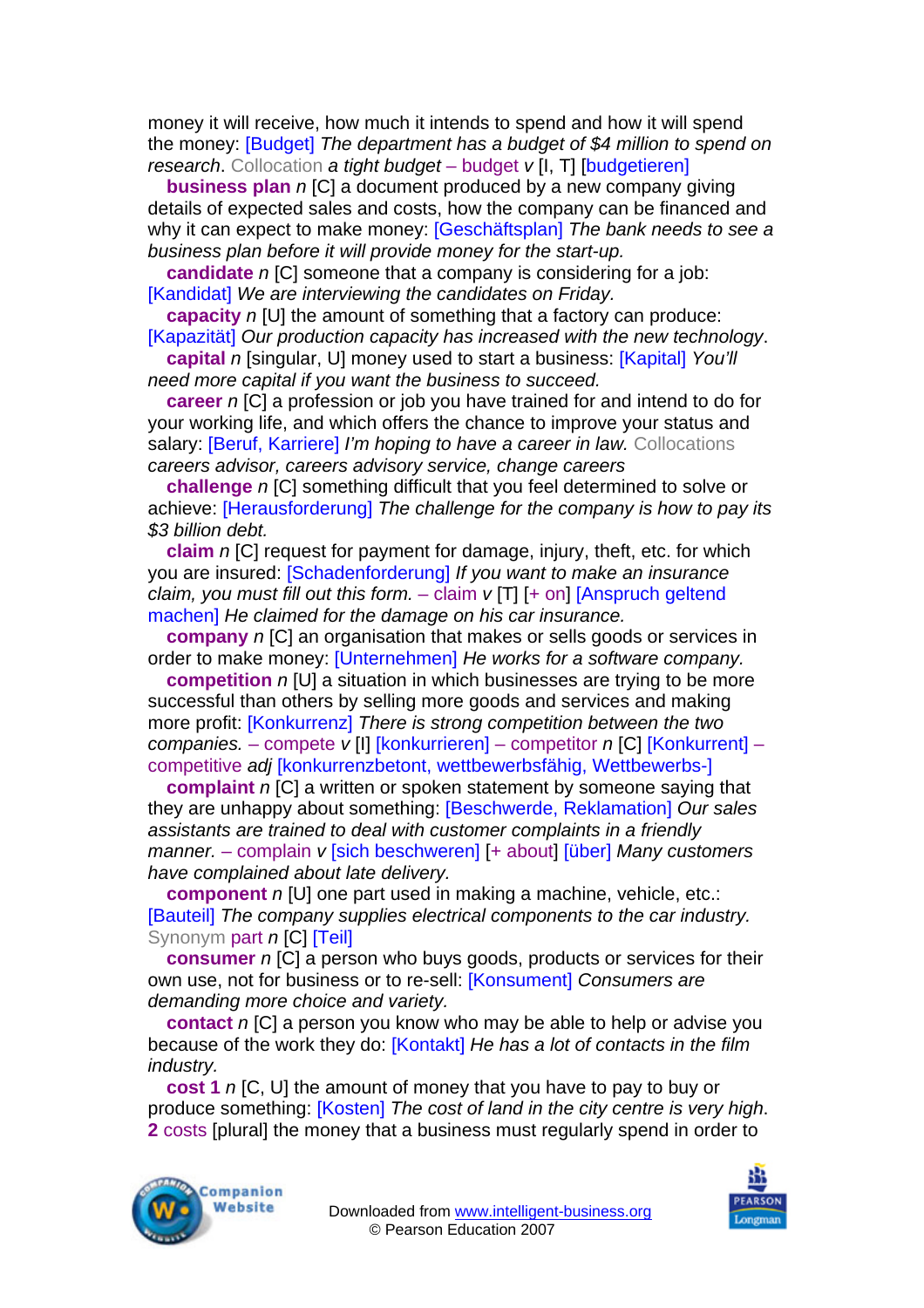continue its activities. [Kosten] *Our profits are falling because of increasing costs.* Synonym *expenses n* [plural] Collocations *labour costs, manufacturing costs* 

**cover** *v* [T] when an insurance policy covers someone or something, the insurance company will pay out if the person is injured; or if something is damaged, stolen, etc.: [abdecken] *The policy doesn't cover accidents that happen abroad.* – cover *n* [U] [Deckung] *The policy provides cover for loss, damage and theft.* 

**creative** *adj* producing or using new and interesting ideas: [kreativ] *We need to find a creative solution to the problem of falling sales. – creativity n* **[U] [Kreativität]** 

**curriculum vitae** abbreviation CV *n* [C] a document that gives details of a person's experience and qualifications: [Lebenslauf] *It is important to prepare your CV in the right way.* Synonym *resumŽ* AmE

**customer** *n* [C] a person or organisation that buys goods or services from a shop or company: [Kunde] *A customer telephoned this morning to ask about prices.* 

**customer satisfaction** *n* [U] when customers who have paid for a product or service feel happy with it: [Kundenzufriedenheit] *Our main goal is to achieve customer satisfaction at all times.* – satisfied, dissatisfied *adj* [zufrieden, unzufrieden] [+ with] [mit] *We are very dissatisfied with the service at your hotel.* 

**customer service** *n* [U] when an organisation helps customers by answering questions, listening to complaints, giving product advice, etc.: [Kundenservice] *The company says that it offers good customer service.* – customer services [plural] [Kundendienstabteilung] the department in a company that deals with customer service

**damage** n [U] physical harm caused to something: [Schaden] The fire caused \$100,000 of damage.  $-$  damage v [beschädigen][T] The car was badly damaged in the accident.

**data** *n* [U, plural] information or facts about a particular subject that someone has collected: [Daten] *We don't have a lot of data on customers' buying habits.* 

**database** *n* [C] an organised collection of information that is stored on a computer: [Datenbank] *We are currently updating our customer files on the database.* 

**deal** *n* [C] an agreement or arrangement, especially one that involves the sale of something [Geschäft] to get a good deal get an agreement to buy or sell a product at a good price: [gutes Angebot erhalten] *We got a good deal when we bought this office as demand was low at the time.* 

**delivery** *n* [C, U] the act or process of bringing goods to the place or person who has ordered them: [Lieferung] *We have arranged delivery of your order on Monday.* Collocations *just-in-time delivery, delivery date, delivery terms* 

**demand** *n* [U] the total amount of a type of goods or services that people or companies want to buy: [Nachfrage] *There was strong demand for jeans last month.* 

**development 1** *n* [U] the growth or improvement of a business, industry



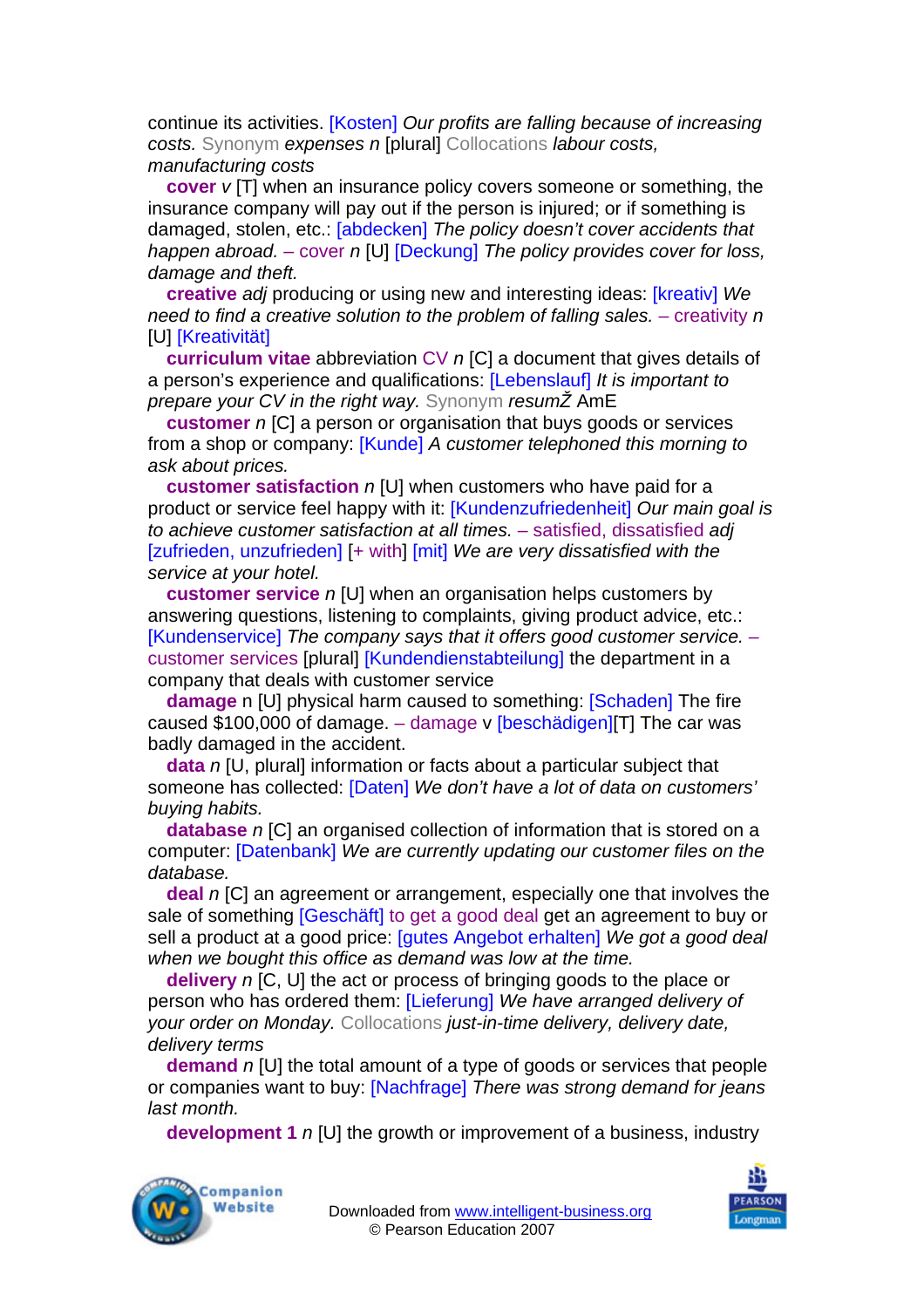or economy: [Entwicklung] *The government is providing funding for regional development.* **2** [U] planning and making new products or services: [Entwicklung] *The company is investing a lot of money in product development.* Collocation *research and development* 

**direct mail** *n* [U] advertisements that are sent in the post, often to people who are specially chosen because they might be interested in the product: [Direktversandwerbung] *Over three billion items of direct mail were sent in the post last year.* 

**discount** *n* [C] a reduction in the cost of a product or service, usually to encourage people to buy something: [Diskont, Rabatt] *We're offering a ten per cent discount on all furniture this week.* – discount *v* [T] [diskontieren, **rabattieren1** 

**discovery** *n* [C] something you learn or find out that was hidden or not known about before: [Entdeckung] *Researchers have made some interesting discoveries about human thinking.* – discover *v* [T] [entdecken]

**distribution** *n* [U] the activities of making goods available to customers after they have been produced, for example, moving, storing and selling goods: [Vertrieb] *The company plans to use computers to improve distribution.*

**diversify** *v* [I] increase the range of goods or services a company produces: [diversifizieren] *Our company is diversifying into cosmetics* – diversification *n* [C, U] [Diversifikation]

**economy** *n* [C] the system by which a country's goods and services are produced and used: [Wirtschaft] *Europe's economy is expected to grow faster than the US.* Collocations *a strong economy, a weak economy* 

**efficiency 1** *n* [C] how well an industrial process, factory or business works so that it produces as much as possible from the time, money and resources that are put into it: [Effizienz] *We need to improve our efficiency if we want to become more profitable.* **2** how well and quickly a person works. [Effizienz] – efficient *adj* [effizient] – efficiently *adv* [effizient]

**employment** *n* [U] the number of people in an area or country who have jobs, the types of jobs they have, etc.: [Beschäftigung] *High employment is a key factor in a strong economy.* 

**employment** *n* [U] work that you do to earn money: [Arbeit,

Beschäftigung] *After leaving university, I'm going to look for employment.* – employ *v* [T] to pay someone to work for you: [beschäftigen] *The company employs 2,000 people worldwide.* – employer *n* [C] a person or company that employs others [Arbeitgeber] – employee *n* [C] someone who works for another person or company [Arbeitnehmer]

**entrepreneur** *n* [C] someone who starts a company, arranges business deals and takes risks in order to make a profit: [Unternehmer] *She's a successful entrepreneur who has started several profitable companies.* 

**etiquette** *n* [U] the formal rules for polite behaviour in a group of people: [Etikette] *When you do business in a new country, it is important to be familiar with the etiquette.* 

**experience** *n* [U] knowledge or skill that you have from doing a particular job: [Erfahrung] *He has years of experience in selling.* 

**feedback** *n* [U] advice or criticism about products, services or ideas.



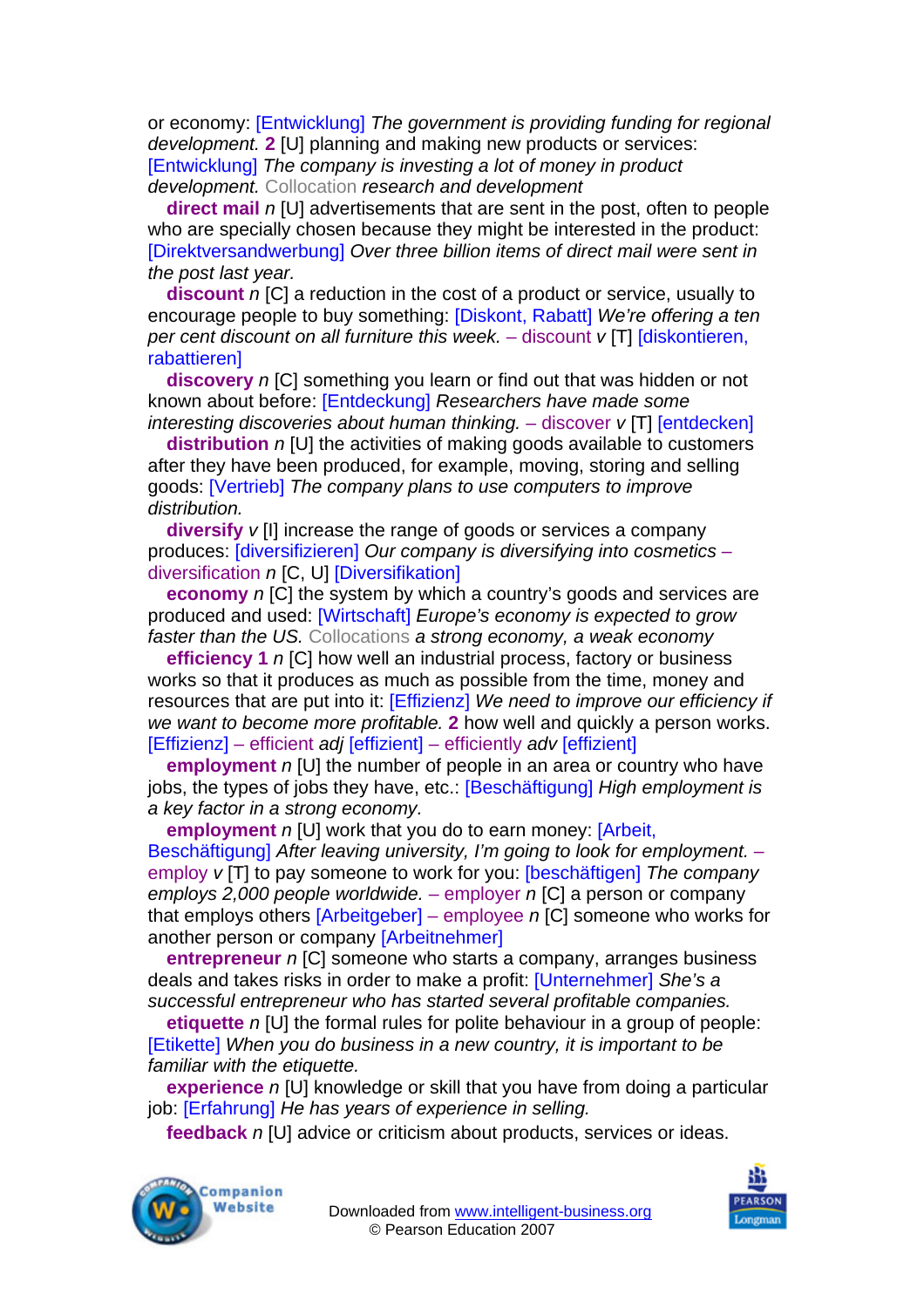Companies may seek customer feedback by providing questionnaires asking if customers are satisfied or not: [Feedback] *We conducted a survey to get feedback on customers' opinions about our products.* 

**file** *n* [C] a collection of information stored under a particular name on a computer, or in a box or paper cover: [Datei] *Please check that the customer files are up-to-date.* – file *v* [T] [ablegen] – filing [Ablage-] *adj*  Collocations *computer files, filing system*

**finance** *n* [U] money provided or lent (for example by a bank) for investment in a business: [Finanzierung] *We need finance to start manufacturing our new product.* – finance *v* [T] *[finanzieren]* Collocations *get finance, provide finance, raise finance* 

**flyer** *n* [C] a small sheet of paper advertising something. Flyers are usually handed to people or delivered to people's houses: [Handzettel] *Let's use flyers to advertise the opening of our new store.* 

**fraud** *n* [U] a method of getting money illegally from a person or organisation often in a clever way: [Betrug] *Online banks need special software to protect against fraud.* – fraudulent *adj* [betrügerisch]

**funding** *n* [U] money which organisations, for example banks, lend to people and businesses for specific projects: [Finanzierung] [+ for] [für] *Jane Hunter got funding for her business from venture capitalists.* Collocations *get funding, provide funding, raise funding* 

**funds** *n* [plural] money that a person or organisation has available for a particular purpose: [Finanzmittel] *Peter Jones is an entrepreneur with funds to invest in new business ideas.* 

**goods** *n* [plural] things that a company produces for sale or for use: [Waren] *Supermarkets buy goods and sell them to their customers.* 

**graph** *n* [C] a drawing that uses a line or lines to show the relationship between two sets of figures: [Kurve] *This graph shows sales figures for the year 2005.* 

**growth** *n* [U] an increase in the value of goods and services provided in a country or area: [Wachstum] *Analysts are predicting strong economic growth next year.* – grow *v* [I] [wachsen] *The market grew slowly last year.* 

**guarantee** *n* [C] a formal written promise to repair or replace a product if it has a fault within a period of time after you buy it: [Garantie] *The company offers a two-year guarantee on all electrical goods.* – guarantee *v* [T] [garantieren] *This product is guaranteed for two years.* 

**headhunting** *n* [U] finding a manager with the right skills and experience to do a particular job, often by persuading a suitable person to leave their present job: [Headhunting] *We could ask a headhunting firm to find a new production director.* – headhunter *n* [C] [Headhunter]

**hierarchy** *n* [C] a structure in which the staff are organised in levels and people at one level have authority over those below them: [Hierarchie] *The company president is at the top of the organisational hierarchy.* – hierarchical *adj* [hierarchisch]

**human resources** abbreviation HR *n* [plural] the department in a company that deals with recruitment, training and helping employees: [Personalabteilung] *He works in human resources.* 

**image** *n* ICI the general opinion that most people have of a person.



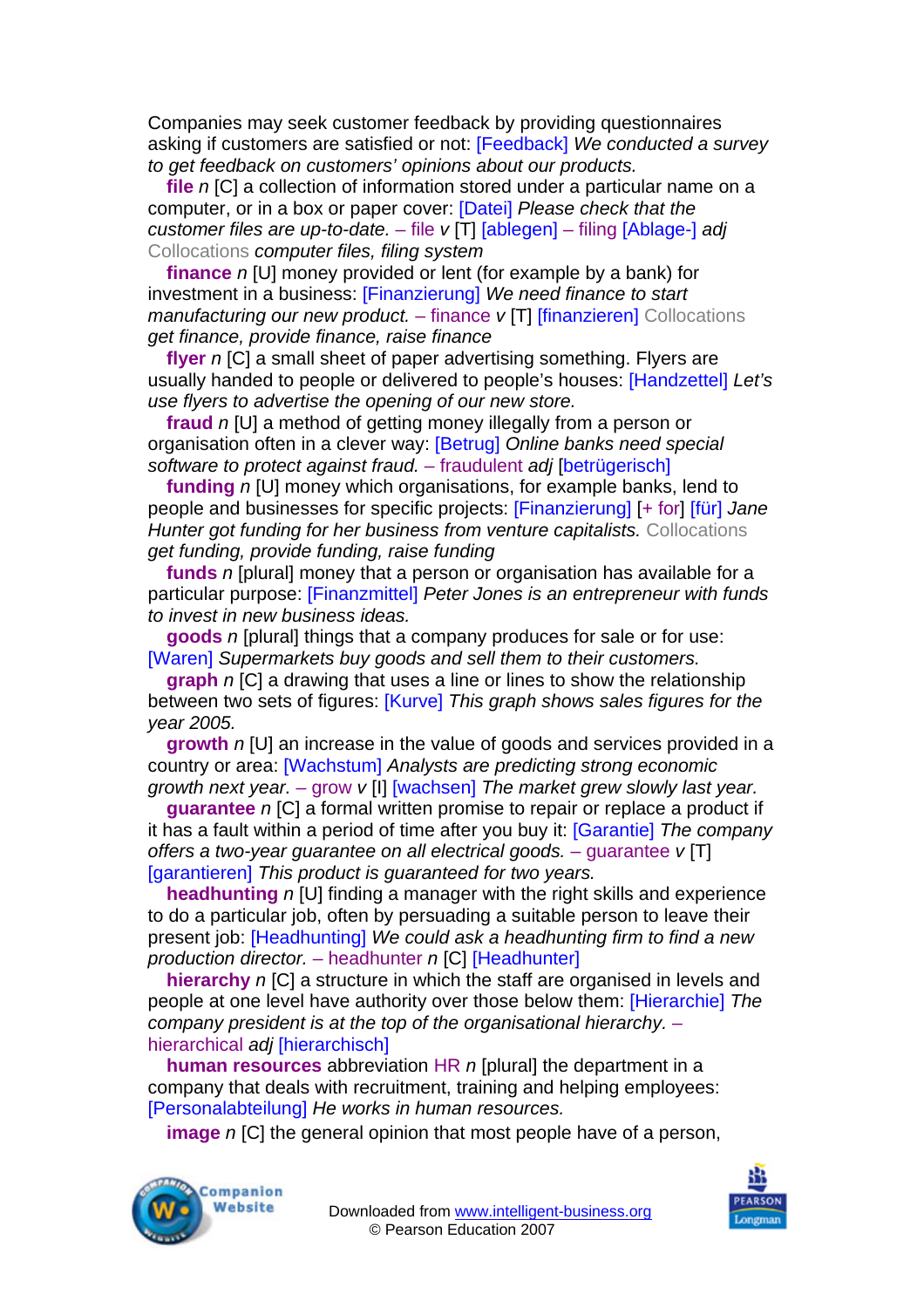organisation or product: [Image] *Good advertising helps to promote a company's image.* 

**industry 1** *n* [U] the production of goods or services to sell: [Industrie] *Industry has become more competitive*. **2** [C] a particular type of industry or service: [Branche] *The car industry is producing too many cars.* – industrial *adj* [industriell]

**inflation** *n* [U] a continuing increase in the prices of goods and services: [Inflation] The rate of inflation was 4 per cent last year.

**information technology** abbreviation IT *n* [U] the study or use of electronic processes for storing information and making it available [Informationstechnologie]

**infrastructure** *n* [C, U] the basic systems and structures that a country needs to make economic activity possible, for example, roads, communications, electricity: [Infrastruktur] *The government invested* a*250 million in infrastructure.* 

**initiative** *n* [U] the ability to make decisions and take action without waiting for someone to tell you what to do: [Initiative] *Employees in our company are encouraged to use their initiative.* 

**innovation** *n* [U] the introduction of new ideas or methods: [Innovation] *The company encourages creativity and innovation.* – innovative *adj* [innovativ]

**insurance** *n* [U] an arrangement in which a company collects money regularly in premiums from a person or organisation, and in return agrees to pay them a sum of money if they are involved in an accident, have something stolen, etc.: [Versicherung] *Travel companies recommend that their customers take out insurance.* Collocations *insurance claim, insurance company, insurance cover* – insure *v* [T] [versichern] [+ against] [gegen] *We are insured against fire and theft.* 

**insurance policy** *n* [C] an insurance contract covering a particular risk, and the document that gives details of this: [Versicherungspolice] *In the policy, it says that we can claim up to £1 million for medical expenses.* 

**interview** *n* [C] a formal meeting where someone is asked questions to find out if they are suitable for a job: [Bewerbungsgespräch] *I have an interview for a job at Microsoft next week.* – interview *v* [T] [Bewerbungsgespräch führen]

**investment** *n* [C] money that people or organisations put into a business in the hope of making a profit: [Investition] [+ in] [in] *Several rich people have made large investments in the space project.* Collocation *make an investment* – investor *n* [C] [Investor]– invest *v* [I, T] [investieren] [+ in] [in]

**job** *n* [C] the regular paid work that you do for an employer: [Arbeit] *What's your job? I'm applying for a new job.* 

**job satisfaction** *n* [U] a feeling of happiness or pleasure in doing your job or achieving something in your job: [Arbeitszufriedenheit] *Job satisfaction is just as important to workers as a bonus.* 

**joint venture** *n* [C] a business activity in which two or more companies have invested together: [Jointventure] *Ford and VW agreed a joint venture to build the Galaxy and Sharon models.* 

**just-in-time** written abbreviation JIT *adj* if goods are produced or bought



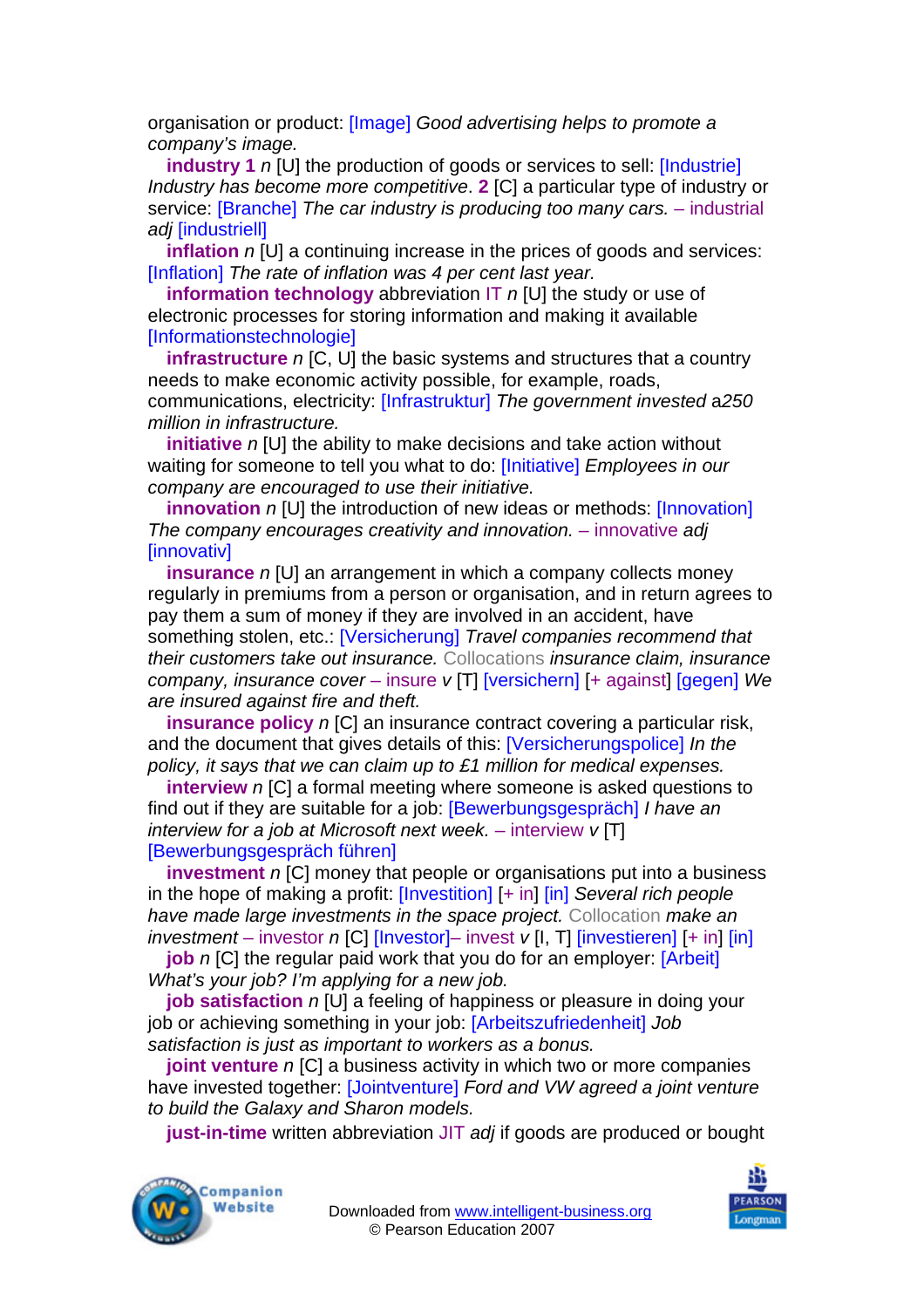using a just-in-time system, they are delivered just before they are needed, which reduces the cost to the company of keeping goods for long periods of time [bedarfsorientiert] Collocations *just-in-time delivery, just-in-time manufacturing* 

**launch**  $v$  [T] to make a new product available for sale for the first time: [einführen] *The company will launch a new model next month.* 

**location** *n* ICI the place where something is, especially a building or a business: [Standort] *All the company's offices are in good locations.* 

**logo** *n* [C] a design or way of writing the name that a company or organisation uses as an official sign on its products and advertising: [Logo] *Nike uses a tick as its logo.* 

**loss leader** *n* [C] a product that is sold at a loss to encourage people to buy other more profitable products: [Lockware] *Supermarkets sometimes sell bread as a loss leader to bring customers into the store.* 

**loss** *n* [U] when a business spends more money than it receives, or loses money on a particular deal or problem: [Verlust] *We had a loss of \$20 million last year.* Collocations *make a loss, suffer a loss*– lose *v* [T] **[verlieren]** 

**loyal** *adj* loyal employees stay with that company and don't seek jobs in other companies: [loyal] *Martin has given 15 years of loyal service.* – loyalty *n*[U] [Loyalität]

**luxury** *n* [C] something that is expensive and not really necessary, but pleasing and enjoyable: [Luxus-] *The store sells luxury goods such as perfume.* 

**manufacture** *v* [T] produce large quantities of goods for sale using machinery: [herstellen] *Nike manufactures sports shoes.* – manufacturer *n*  **[C]** [Hersteller]

**market share** *n* [C, U] the percentage of sales that a company or product has in a market: [Marktanteil] *The company hopes to increase its market share by 5 per cent next year.* 

**marketing** *n* [U] activities to design and sell a product or service by considering what buyers want or need: [Marketing] *We'll have to spend a lot on marketing to get customers back.* 

**motivation** *n* [U] willingness and enthusiasm to do something without being told to do it: [Motivation] *Many of our workers have little or no motivation.* – motivate *v* [T] [somebody to do something] [motivieren]

**multi-national** *n* [C] a large company that has offices, factories and business activities in many different countries: [Multi] *It is difficult for small local companies to compete with the multi-nationals.* 

**organisation** *n* [C] a company, business, group, etc. that has been formed for a particular purpose: [Organisation] *ANSI is an organisation in the US that fixes rules on the design of products.* – organisational *adj* [organisatorisch, Organisations-] – organise *v* [T] [organisieren]

**pay** *n* [U] the money someone receives for the job they do: **[Bezahlung**, Gehalt, Lohn] *The workers have asked for a pay increase.* 

**payback period** *n* [C] the period of time needed to get back the cost of an investment: [Amortisationszeitraum] *The payback period for space projects is very long.* 



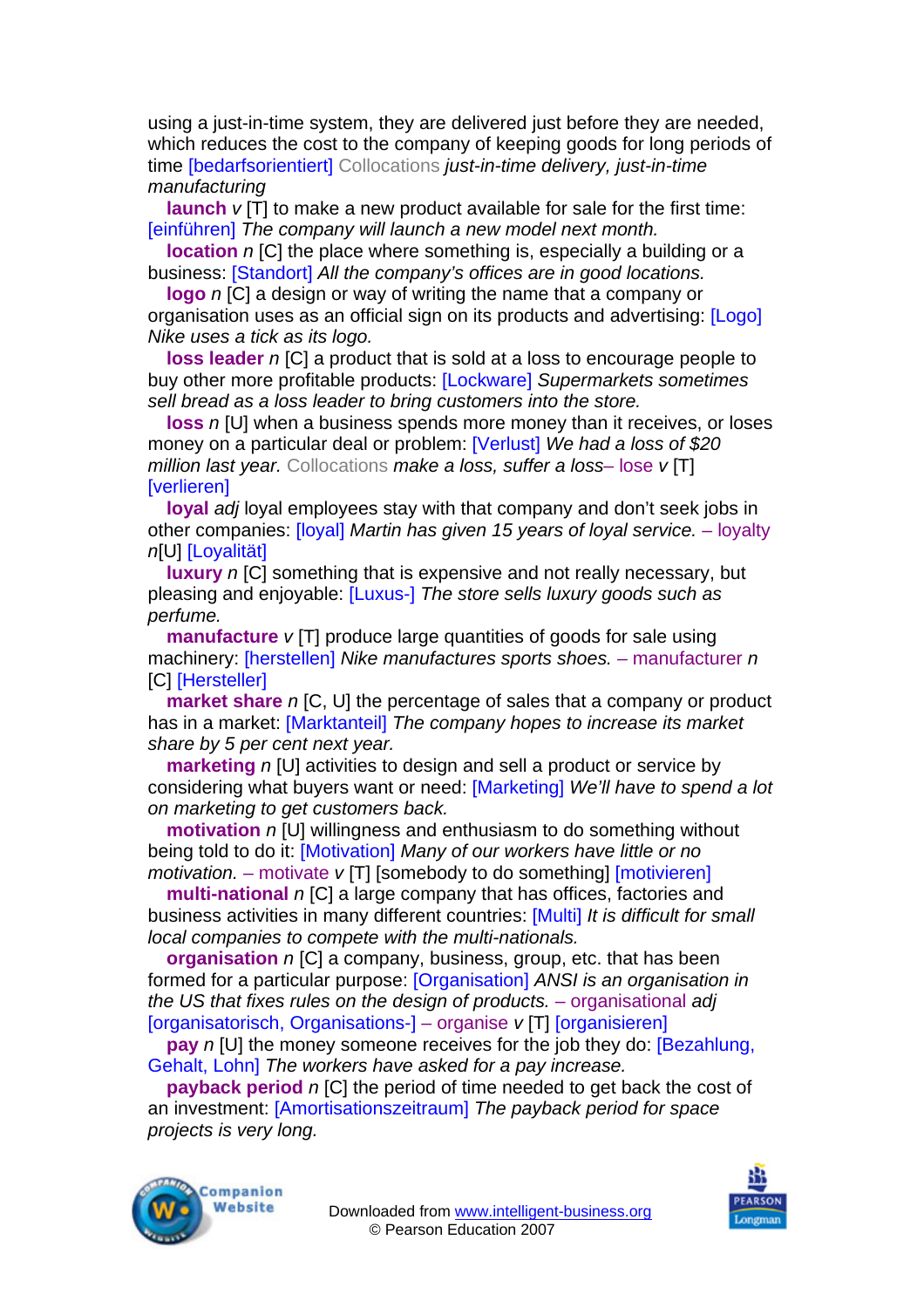**payment** *n* [C] an amount of money that must be paid, or has been paid, or the act of paying it: [Zahlung] *Payment must be made within 30 days.* – pay *v* [zahlen] [+ for] [für] *Shoppers are willing to pay more for famous brands.* 

**performance** *n* [U] the way that someone does their job and how well they do it: [Leistung] *Some people criticised his performance as a manager.*  – perform *v* [T] [leisten, Leistung erbringen]

**potential** *n* [U] the possibility of future success of a product or venture: [Potenzial] *No one wanted to invest in the project because they didn't think it had much potential.* 

**power** *n* [U] the ability or right to control people: [Macht] *We shouldn't give too much power to one man.* – powerful *adj* [mächtig]

**premium** *n* [C] the amount paid for insurance during a particular period of time: [Prämie] *If you haven't paid your premiums, you will no longer be covered.* 

**price** *n* [C, U] the amount of money for which something is bought, sold or offered: [Preis] *The price of this picture is £6,000.* 

**pricing** *n* [U] the prices of a company's products in relation to each other and in relation to the prices of competitors; also the activity of setting prices: [Preisgestaltung] *We need to discuss our pricing if we want to boost sales.* 

**production** *n* [U] the process of making or growing things to be sold as products, usually in large quantities: [Produktion] *Toshiba is increasing production of its popular laptop computers.*– producer *n* [C] [Produzent] – produce *v* [T] [produzieren] – product *n* [C] [Produkt]

**productivity** *n* [U] the relationship between the amount of goods that a factory produces and the resources needed to produce them: [Produktivität] *New technology has helped us to improve productivity.* – productive *adj*  [produktiv]

**profit margin** *n* [C] the difference between the price a product or service is sold for and the cost of producing it: [Gewinnspanne] *We can increase our profit margin by cutting the cost of production.* 

**profit** *n* [C, U] money that you make from selling something or doing business in a particular period, after taking away costs: [Profit] *Coca-Cola reported strong profits last year.* Collocations *make a profit, earn a profit* 

**promote** *v* [T] to give someone a better paid, more responsible job in a company or organisation: [befördern] *The company has promoted him to the post of managing director.* – promotion *n* [C] [Beförderung]

**promote** *v* [T] to try hard to improve sales of a product by advertising it, reducing its price, etc.: [bewerben] *They are promoting her new film heavily.*  – promotion *n* [C] a special activity intended to sell a product or service [Werbeaktion]

**publicity** *n* [U] the attention that a person or company gets from newspapers, television, etc.: [Publicity] *The show received good publicity in the media.* 

**punctual** *adj* arriving at exactly the time that has been arranged: [pünktlich] *She's always very punctual for appointments.* – punctuality *n* [U] [Pünktlichkeit]

**qualification** *n* [C] an examination that you passed at school, university



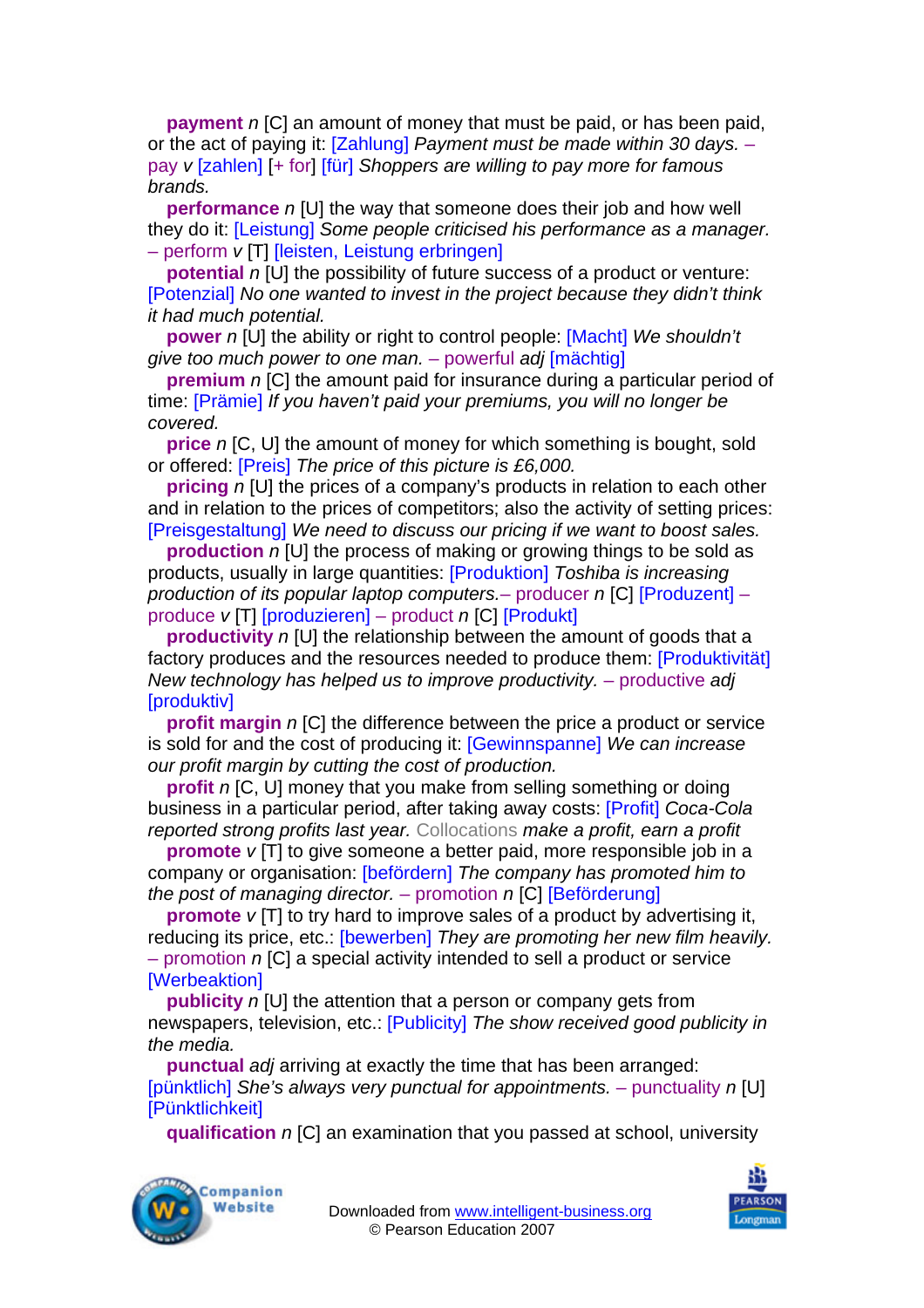or in your profession: [Qualifikation] *Candidates must have a university qualification.* – qualify *v* [I] [sich qualifizieren] – qualified *adj* [qualifiziert]

**quality** *n* [U] used to talk about how good or bad something is: [Qualität] *Several customers complained about the poor quality of the service.* 

**radical** *adj* a radical solution involves looking at the original source of the problem and making big, important changes [radikal]

**record** *n* ICI a piece of information that is written down or stored on computer so that it can be looked at in the future: [Aufzeichnung] *The sales team keeps a record of all customer enquiries.* 

**recruit** *v* [T] to find new people to work for an organisation or company: **[einstellen]** We're recruiting 20 new graduates this year. – recruitment *n* [U] [Personalbeschaffung]

**refund** *v* [T] to give someone their money back, for example, because they are not satisfied with the goods or services they have paid for: [rückerstatten] *We guarantee to refund your money if you are not fully satisfied.* – refund *n* [C] [Rückerstattung]

**region** *n* [C] a large area of a country or of the world: [Region] *The northeast region is developing more rapidly than the south.* – regional *adj* **[regional]** Collocation *regional office* 

**relationship** *n* [C] the way in which people or groups work together: [Beziehung] *We have a good relationship with our partners in the US.*  Collocations *build a relationship, business relationship, develop a relationship, personal relationship, working relationship* 

**research** n [C] serious study to find out new things about a subject: [Forschung] *Before we develop any new products, we need to do more research.* Collocations *conduct research, market research* – research *v* [T] [forschen] – researcher *n* [C] [Forscher]

**resource** *n* [C] [usually plural] this can include the money, buildings, machinery, materials, skills and workforce that a company has available: [Ressource] *The company doesn't have the resources to compete in a completely new market.* Collocations *human resources, financial resources* 

**responsibility** *n* [U] something that you are in charge of in a particular job: [Verantwortung] *The manager has responsibility for her department*. – be responsible for something [für etwas verantwortlich sein] *I'm responsible for telephone sales.* 

**retailer** *n* [C] a business that sells goods to the general public and not to shops: [Einzelhändler] *Dixons is a retailer of electronic goods.* 

**return on investment** abbreviation ROI *n* [singular, U] the amount of profit on an investment in relation to the amount of money invested: [Kapitalrendite] *The project is risky and there may not be a good return on investment.*

**reward**  $v$  [T] to give payment for excellent work, high performance or special service: [belohnen] *We like to reward our staff when they reach their production targets.* – reward *n* [C, U] [Belohnung]

**risk** *n* [C] the possibility of a particular type of damage against which you are covered: [Risiko] *Check in detail the risks that are covered by your policy.* 

**rule** *n* [C] an official instruction that says how you should do things or



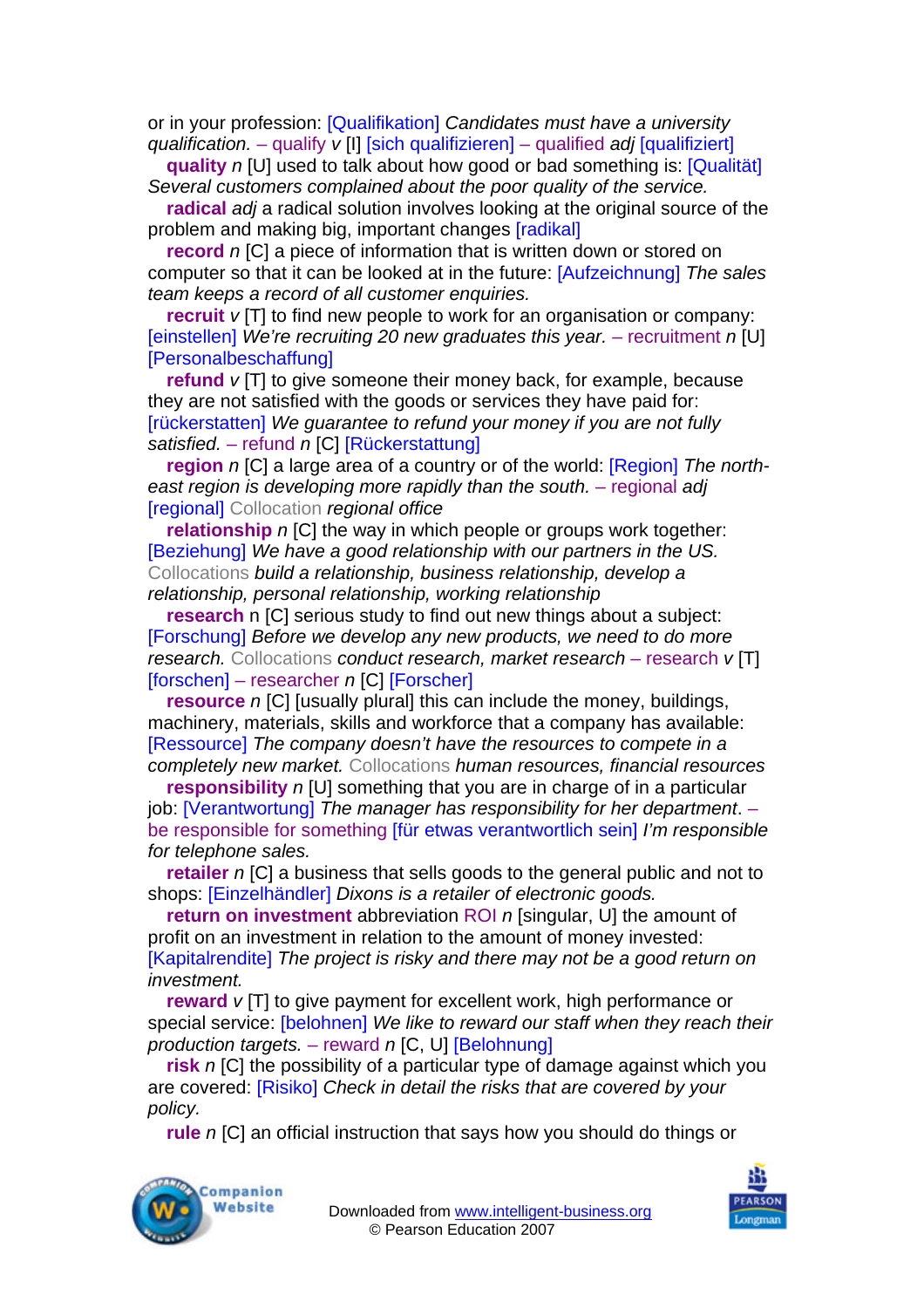what is allowed: [Regel] *The phone companies are working under new rules now.* 

**salary** *n* [C, U] money that you receive as payment for your work, usually every month: [Gehalt] *The company offers good salaries.* Collocation *to earn a salary* 

**sales** *n* [plural] the value of goods and services that a company sells during a period of time: [Absatz, Umsatz] *Sales increased following our successful advertising campaign last year.* 

**sales pitch** *n* [C] what a salesperson says about a product to persuade people to buy it: [Verkaufsargument] *The rep gave a ten-minute sales pitch about the new model.* 

**sales representative** abbreviation rep *n* [C] a person who sells a company's products or services by speaking to customers on the phone or travelling to meet them: [Handelsvertreter] *He travelled all over the US as a sales representative.* 

**sector** *n* [C] all the organisations or companies in a particular area of industry: [Sektor] *The number of jobs in the service sector is increasing.* 

**security** *n* [U] feeling safe and free from worry about what might happen: **[Sicherheit]** Cameras in the streets help to increase security. – secure adj [sicher] Collocations *security cameras, security staff, security systems* 

**senior** *adj* having a high position in an organisation or company: [leitend] Senior managers have their own office and drive a company car. - seniority *n* [U] [höheres Dienstalter]

**service** *n* [C] usually plural] a business that sells help, advice, consultancy, etc., not manufacturing: [Dienstleistung] *A lot of companies offer financial services now.* 

**share** *n* [C] the ownership of a company is divided into shares, which can be made available for sale as a way to increase capital. Investors buy and sell shares in the hope of making a profit: [Aktie] *He made a lot of money by investing in IBM shares.* 

**solution** *n* [C] a way of dealing with a problem or difficult situation: [Lösung] *There are no simple solutions to the problem of unemployment.*  Collocation *find a solution* [+ for] [für] – solve *v* [T] [lösen]

**special offer** *n* [C] a reduction in the price of something for a short time, to encourage people to buy it: [Sonderangebot] *The company is running a special offer – a new phone for only £20.* 

**spending** *n* [U] the amount of money an organisation or a person spends: [Ausgaben] [+ on] [für] *We need to increase spending on research and development.* 

**sponsor** *v* [T] to give money to pay for a television programme, or sports or arts event, in exchange for advertising or to get public attention: [sponsern] *Mastercard is sponsoring the World Cup.* – sponsor *n* [C] a person or company that sponsors something [Sponsor] – sponsorship *n* [U] [Sponsoring]

**staff** *n* [plural] the employees of an organisation: [Mitarbeiterstab] *A new manager is going to join the staff next month.* Synonyms *employees, workers*.

**start-up** *n* [C] a new company that has started to do business recently:



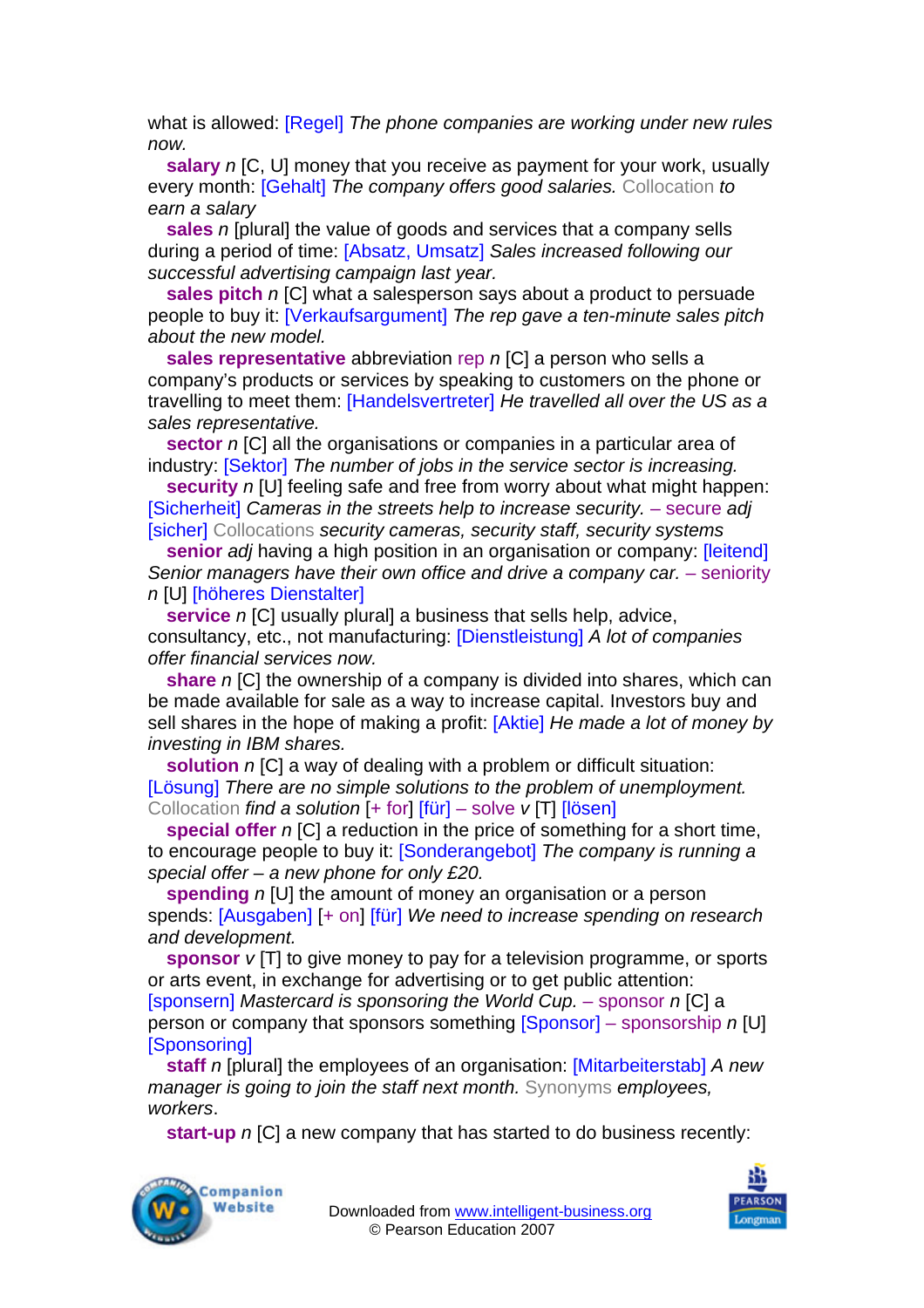[junges Unternehmen, Geschäftsneugründung] *This bank specialises in providing finance for start-ups.* 

**status** *n* [U] social or professional position in relation to other people: [Status] *Lawyers have high status in our society.* Collocations *high status, low status* 

**stock, stocks** *n* [C, U] a supply of raw materials or parts that have been produced and are kept to be used when needed in manufacturing, or a supply of finished goods that are kept before being sold: [Bestand] *It is expensive to store large quantities of stocks.* 

**store 1** *v* [T] to keep things in a special place until you need them: [aufbewahren] *You could store the paper in the photocopier room.* **2** *v* [T] to keep information on a computer or disk: [speichern] *We store all our customers' addresses on the sales database.* 

**strategy** *n* [C] a plan for achieving a goal; the best way for a company to develop in the future: [Strategie] *We need to develop a strategy for exporting the company's products.* Collocations *pricing strategy, develop a strategy* – strategic *adj* [strategisch]

**subordinate** *n* [C] someone who has a lower position than someone else in an organisation: [Untergebener] *I am responsible for six subordinates.* 

**supply** *v* [T] to provide goods or services to customers, especially regularly over a long period of time: [liefern, bereitstellen] *The company supplies products to the car industry.* – supplier *n* [C] [Lieferant] – supply *n*  [-Bereitstellung, Lieferung] [C] [plural] supplies an amount of something that is available to be used: [Vorrat] *We have a good supply of components in stock.*

**target market** *n* [C] a group of people that a product is aimed at; advertising of the product is designed to make the product appeal to this group: [Zielmarkt] *You can't sell a product if you don't know the target market.* 

**team** *n* [C] a group of people who work together to do a particular job: [Team] *We have an excellent sales team.* 

**technology** *n* [U] knowledge dealing with scientific or industrial methods and the use of these methods in industry: [Technologie] *New technology gives us the possibility to explore space.* – technologies [plural] different types of technology: [Technologien] *The company is making use of different technologies to develop the new machine.* 

**term** *n* ICI one of the conditions of an agreement, contract or legal document: [Bedingung] *According to the terms of the agreement, the company will pay within 10 days of accepting the claim.*

**tradition** *n* [C] a way of doing something that has existed for a long time [Tradition] – traditional *adj* [traditionell]*: We need to move away from the traditional way of thinking.* 

**training** *n* [U] the process of teaching someone the skills and knowledge needed for a particular job: [Ausbildung] *The company is sending 30 workers to the US for training.* – train *v* [T] [ausbilden] – trainer *n* [C] [Ausbilder]– trainee *n* [C] [Auszubildender]

**trend** *n* [C] the general way in which a particular situation is changing or developing: [Trend] *Economists study the trends in spending.*